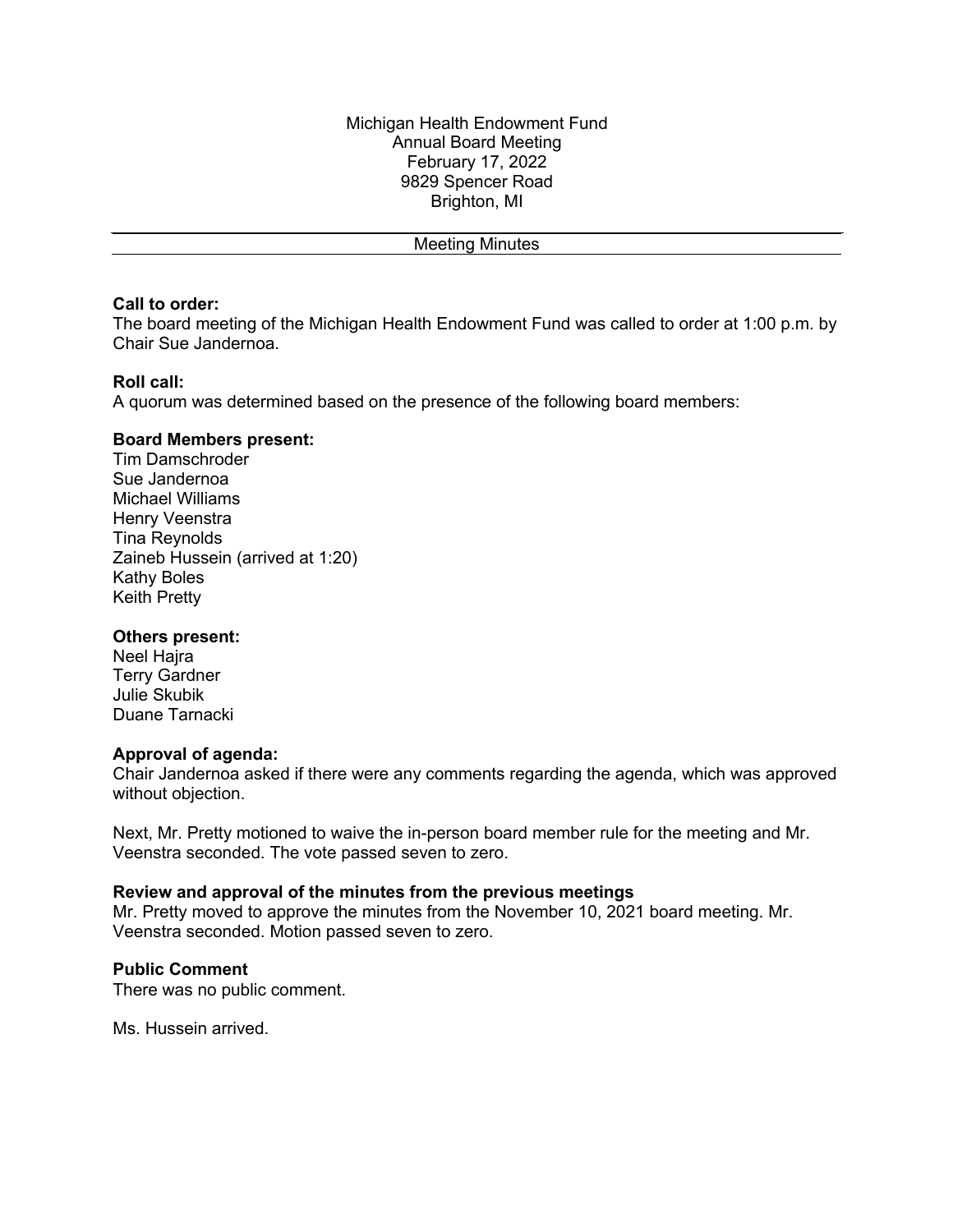## **Chair's Report:**

Chair Jandernoa thanked Mr. Fowler, Mr. Damschroder and Mr. Pretty for their extended service to the Health Fund. She reported that appointments to replace the three outgoing board members have not been finalized. Also, she emphasized the importance for all current board members to welcome new trustees and help preserve the non-partisan, mission-focused culture of the Health Fund.

## **CEO Report:**

Mr. Hajra reported on his ongoing communications with all board members to ensure a successful CEO transition. Mr. Hajra thanked Mr. Hillegonds for his ongoing support and reported that they continue to meet to review and advise on issues. Mr. Hajra met with Danielle McCann, Interim Appointments Director and reported that appointments to replace three outgoing board members have not been finalized.

## **Election of Officers**:

Mr. Pretty moved to nominate the following slate of officers. Mr. Damschroder seconded:

- Chair: Sue Jandernoa
- Vice Chair: Kathy Boles
- Treasurer: Henry Veenstra
- Secretary: Michael Williams
- Assistant Secretary: Julie Skubik

The motion passed eight to zero.

### **Appointment of Board Committees:**

Chair Jandernoa explained that the following proposed board committee assignments are temporary until any new board members are appointed and confirmed.

Mr. Pretty moved to nominate the following board members to committees. Mr. Veenstra seconded.

Executive and Compensation Committee

- Sue Jandernoa Chair
- Kathy Boles Vice Chair
- Henry Veenstra Treasurer
- Michael Williams Secretary

Grantmaking Committee – Behavioral Health, Healthy Aging, Special Projects and Emerging Ideas

- Kathy Boles Chair
- Tina Reynolds
- Sue Jandernoa
- Henry Veenstra

Grantmaking Committee- Nutrition and Healthy Lifestyles and Community Health Impact

- Tina Reynolds- Chair
- Michael Williams
- Zaineb Hussein
- Sue Jandernoa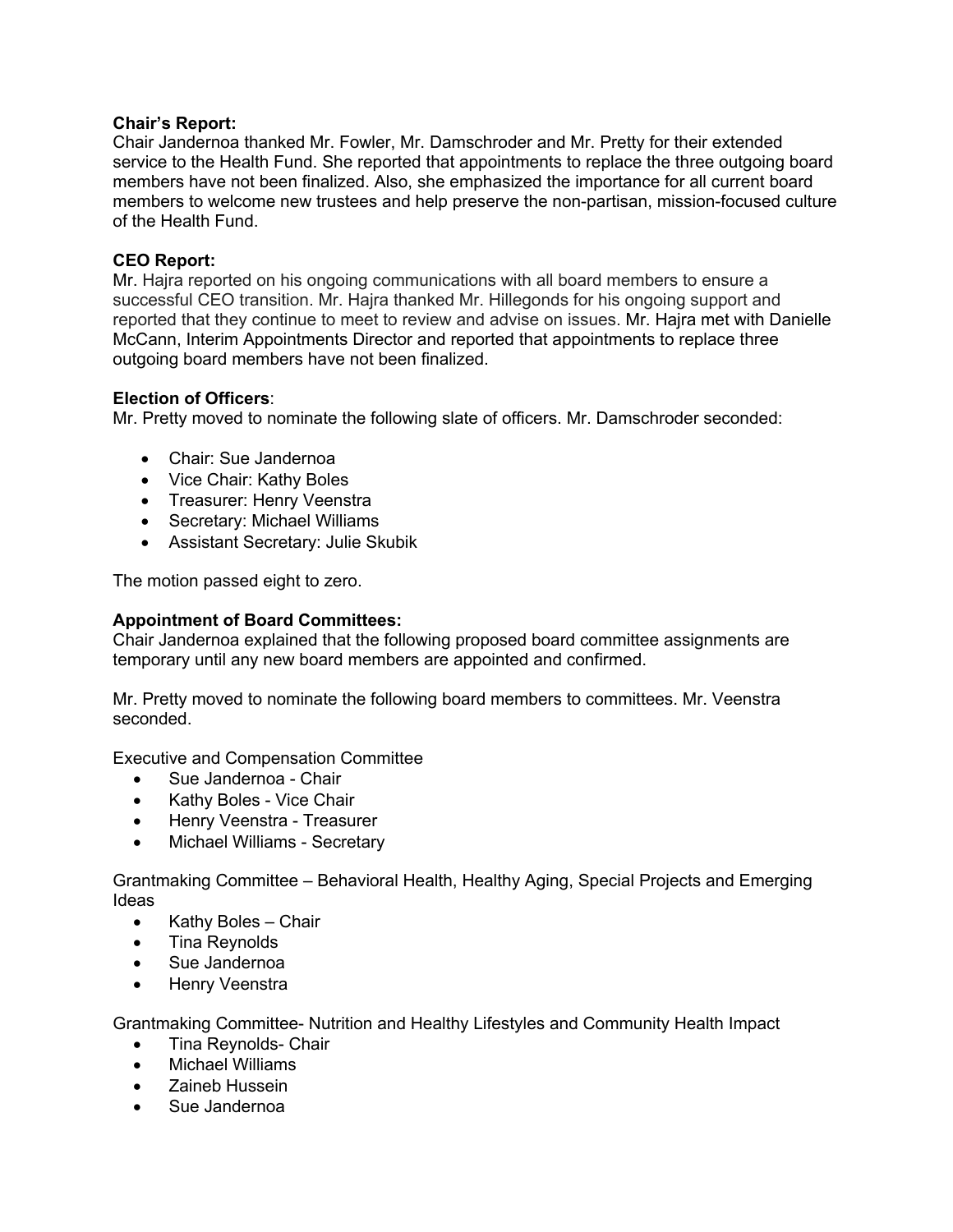Governance Committee

- Michael Williams
- Sue Jandernoa
- Zaineb Hussein

Investment and Audit Committees

- Henry Veenstra-Chair
- Keith Pretty
- Kathy Boles
- Sue Jandernoa
- Jon Braeutigam (Investment only)

The motion passed eight to zero.

# **Maternal/Infant and Foster Grantmaking**

Laurie Solotorow, Becky Cienki and Grace Brooks outlined their research and plans for Maternal/Infant and Foster and Adoptive Children grantmaking and engaged in questions and answers with the board.

# **Policy and systems Change Work**

Mr. Hajra presented to the board an overview of policy and systems change work that has occurred through the grantmaking and policy research efforts. Kari Sederburg, Ms. Solotorow, and Ms. Cienki then each highlighted a policy-related project and engaged the board in discussion.

# **Investment Committee**

Mr. Veenstra reported that the committee is scheduled to meet with advisors in March to review the investment portfolio in preparation for receiving the 2022 contribution from Blue Cross Blue Shield of Michigan. Mr. Gardner reviewed the year-end financial statement and audit status. Mr. Gardner reported that the 2021 audit is in process and the fieldwork has been completed by George Johnson & Company. The auditors plan to formally present the audited financial statements and the results of their work at the next Audit Committee meeting

Next, Mr. Gardner described the resolution to release Medigap reserves related to the 2021 and 2022 subsidy program. The following motion was made by Mr. Veenstra and seconded by Mr. Pretty:

WHEREAS, at the Health Fund's Board meetings held on January 23, 2017 and January 25, 2016, the board designated \$40 million of its accumulated Spendable Account to be reserved and designated to the Health Fund's Medicare Supplemental Insurance Subsidy ("Medigap") program, and that \$17,500,000 remains so restricted at December 31, 2021

NOW, THEREFORE, BE IT RESOLVED that \$17,500,000 of the Medigap reserve be and it hereby is released from that restriction and made available to reimburse the Operating Fund for amounts spent in excess of the amount released for the 2021 calendar year (\$7,500,000) and so that the funds can be used in furtherance of the Medigap program for the 2022 calendar year (\$10,000,000).